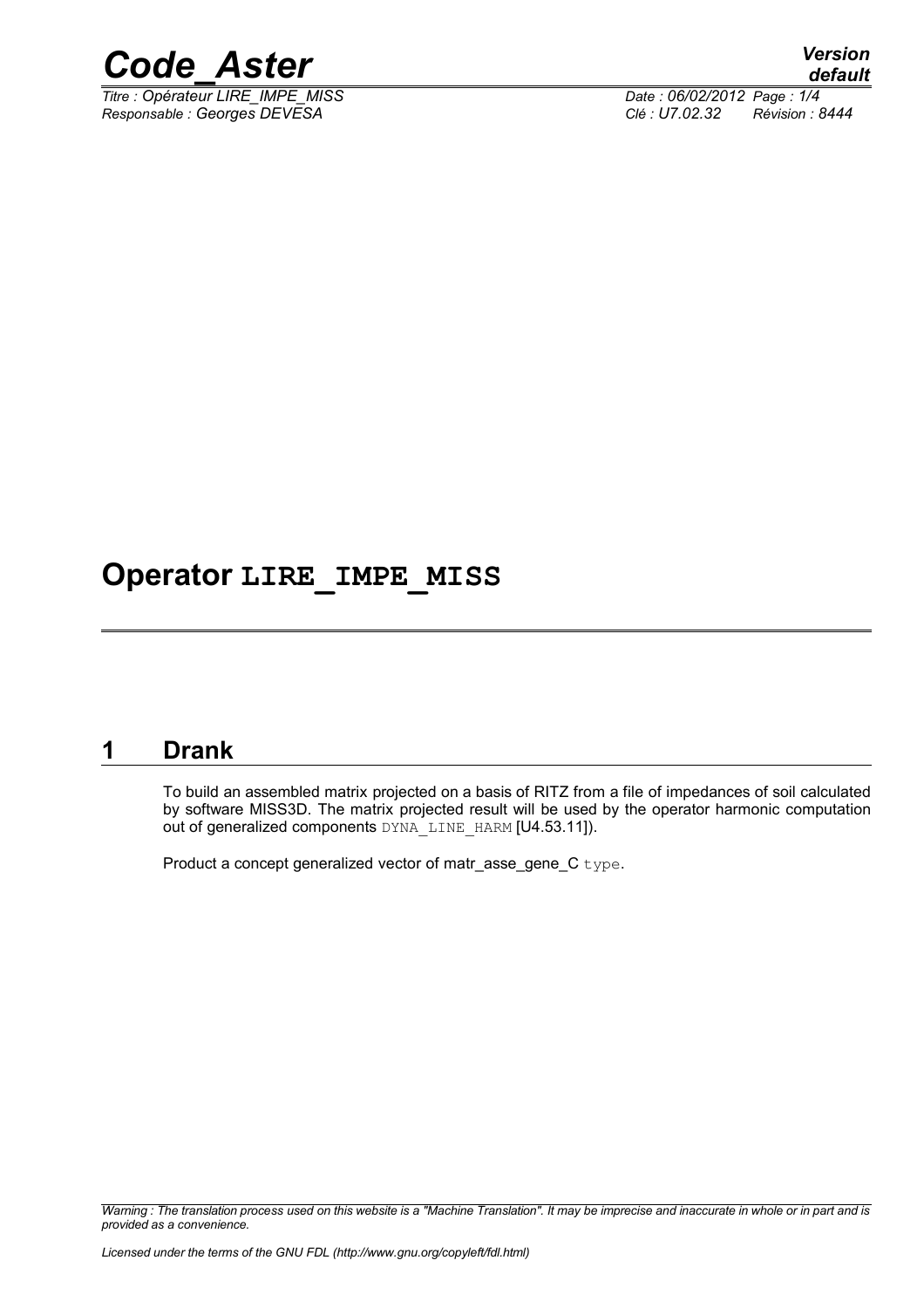# **Code Aster**

Titre : Opérateur LIRE\_IMPE\_MISS Responsable : Georges DEVESA

default Date: 06/02/2012 Page: 2/4 Clé : U7.02.32 Révision : 8444

**Version** 

### **Contents**

Warning : The translation process used on this website is a "Machine Translation". It may be imprecise and inaccurate in whole or in part and is provided as a convenience.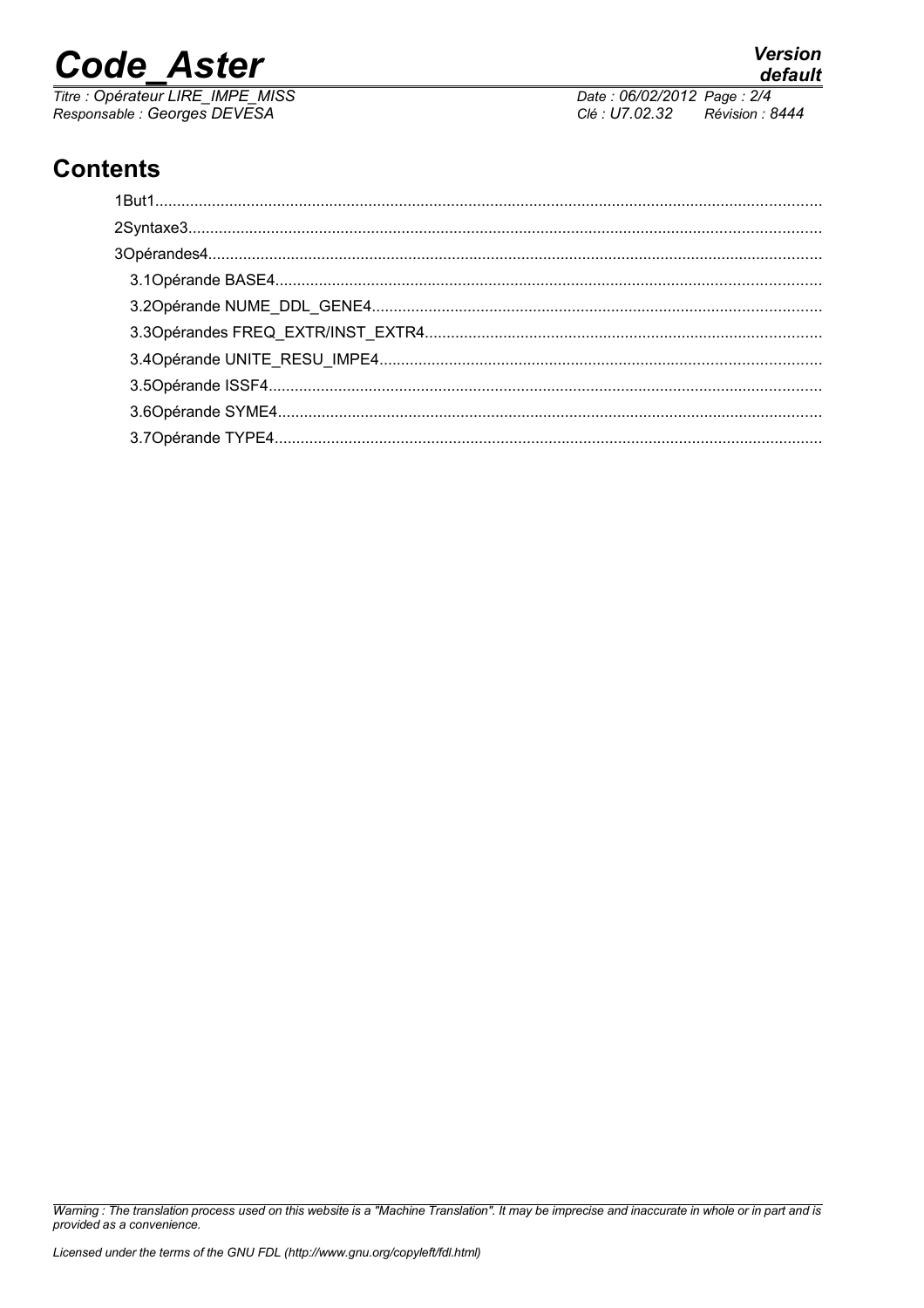# *Code\_Aster Version*

 $\overline{T}$ itre : Opérateur LIRE\_IMPE\_MISS *Responsable : Georges DEVESA Clé : U7.02.32 Révision : 8444*

*default*

#### **2 Syntax**

matgene [matr\_asse\_gene\_C] = LIRE\_IMPE\_MISS

**(** ♦BASE =ba , [mode\_meca] ♦NUMÉRIQUE\_DDL\_GENE =nu\_gene , [nume\_ddl\_gene]  $\blacklozenge$  /FREQ EXTR =freq , [R] /INST EXTR =inst , [R]  $\Diamond \text{ISSF}$  = "NON",  $[DEFAULT]$ **/ "**OUI'**,**  $\Diamond$ SYME =  $\degree$ ◊ UNITE\_RESU\_IMPE =/uresimp , [I] [DEFAULT] ◊TYPE=/ "BINAIRE" / "ASCII" [DEFAULT]

**)**

*Warning : The translation process used on this website is a "Machine Translation". It may be imprecise and inaccurate in whole or in part and is provided as a convenience.*